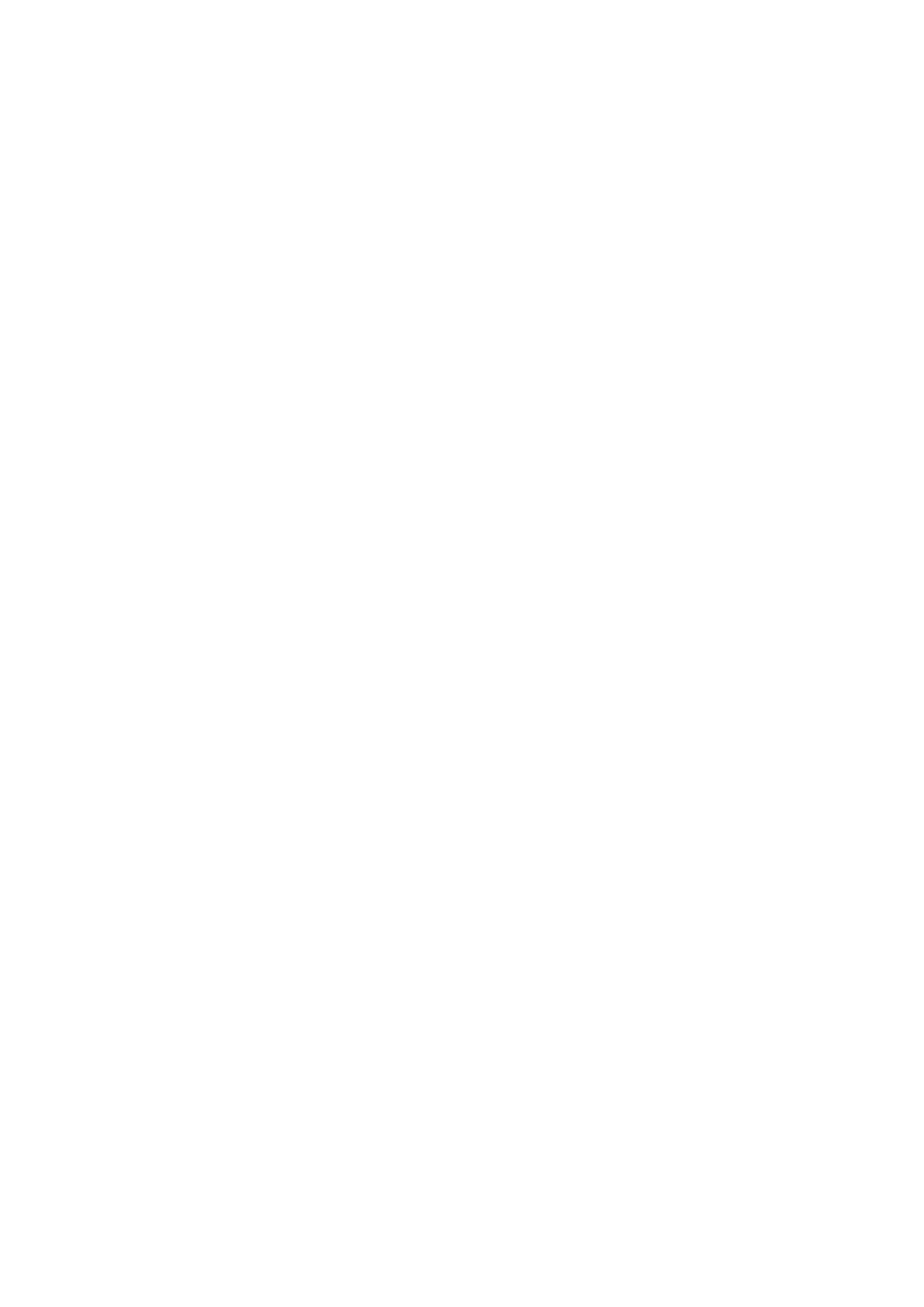## **Table Of Content**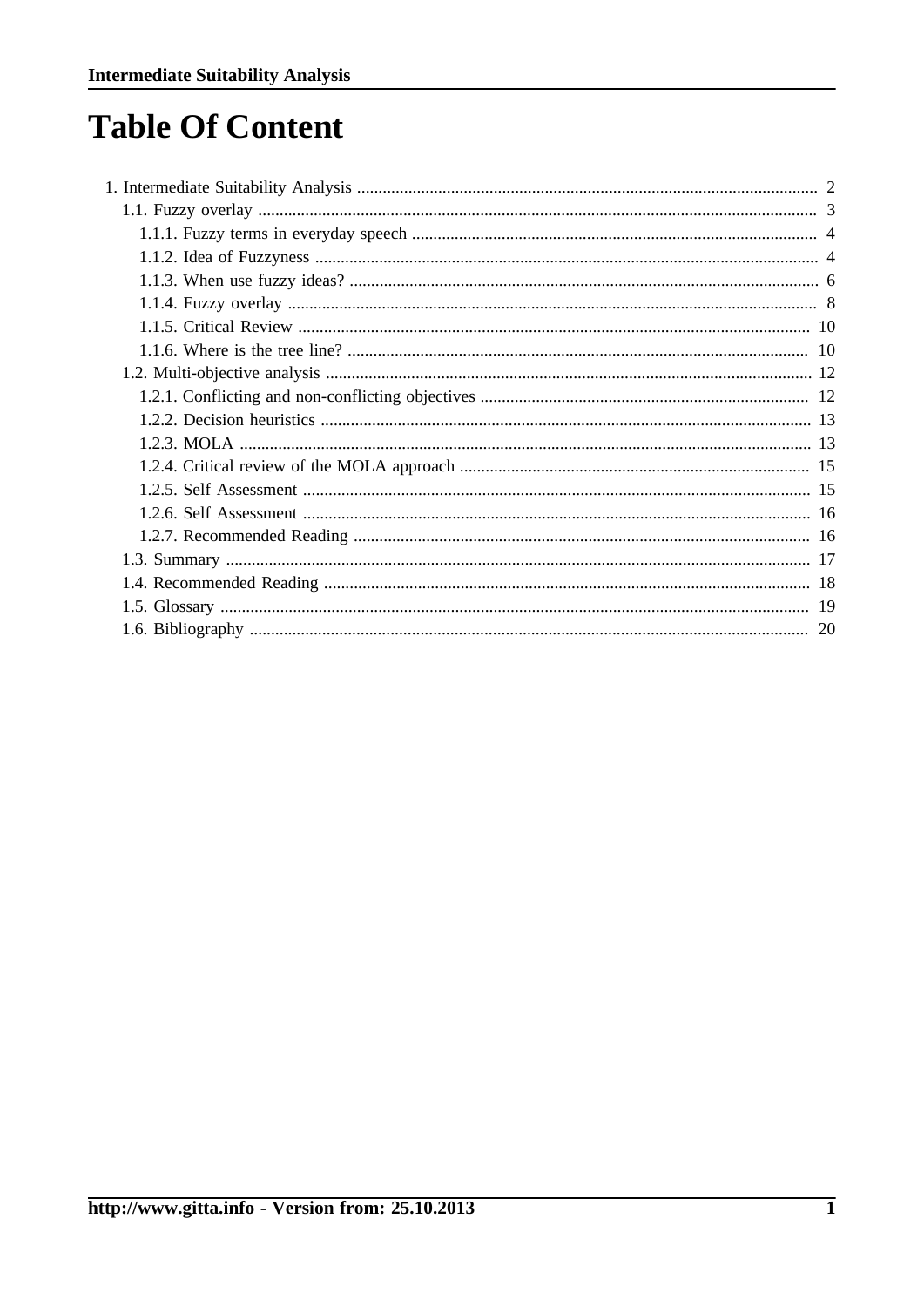## <span id="page-3-0"></span>**1. Intermediate Suitability Analysis**

This lesson revisits two basic issues in spatial analysis – overlaying different thematic layers and allocating space to different land use classes. At the intermediate level, these problems are treated in more depth.

First, the lesson addresses the fact that our way of modeling spatial entities such as a forest using a crisp, i.e. sharp bounded, polygon very often does not fit with reality. In the real physical environment, it is often very hard to say where exactly the line limiting a forest is. To capture such uncertainties, the concept of fuzzy boundaries is used in GIS.

Identifying land that meets a set of criteria for a certain land use is already quite tricky. In some cases a GIS analyst may even face the problem of two conflicting demands for the same area. It is quite clear that the same alpine meadow can hardly be a sheep-run and a wolf habitat at the same time...or can it? The multi-objective land use allocation technique introduced in the second unit proposed a solution to problems like this.

## **Learning Objectives**

- You learn how to adapt the fuzzy set approach for spatial analysis.
- You deepen your knowledge about land use allocation by moving from multi criteria evaluation (MCE) to multi objective evaluation (MOE).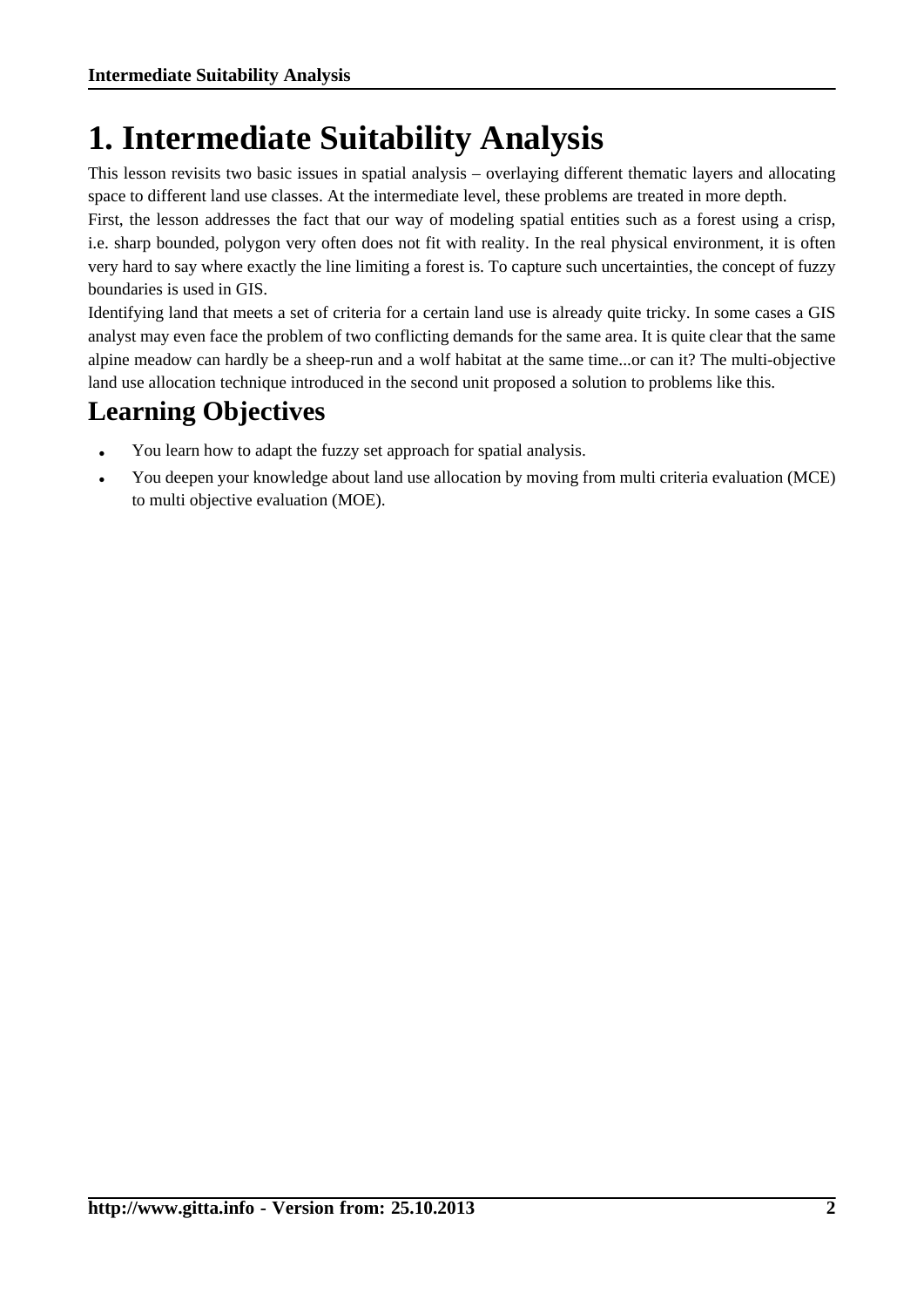## <span id="page-4-0"></span>**1.1. Fuzzy overlay**

## **Fuzzy modelling of the world**

Suitability analysis aims to find sites or regions that satisfy particular geographic criteria, such as vegetation types, land use or terrain characteristics. We consider a use case to illustrate the idea. The hypothetical alpine village of St. Gittal seeks to identify potential habitats for the reintroduction of wild living wolves. Let us assume that wild wolves prefer rocky and densely forested sites far away from human settlements. Overlaying the wolves needs and the properties of the available land, environmental scientists and decision makers can identify the most suitable sites for the predator.



*Panoramic view of the alp Stabelchod in the Swiss National Park. Photo Ronald Schmidt*

As a first straightforward GIS operation, one could use Boolean overlay of binary data layers. Sites suited for the wolf could be selected by intersecting the features "forest" AND "rocky" AND "unsettled". In the resulting view of the world, sites could only be suited or not suited, a further subdivision like "fairly suited" or "not very suited" would be impossible. Refining the overlay operation by assigning different weights to the single data layers increases the sensitivity of the query. Performing such a weighted overlay allows, for example, the land use "unsettled" to be 2.5 times as important as the vegetation type "forest".

A major problem with Boolean as well as weighted overlay is that both assume that the input data layers correctly represent reality. Due to sparse sample points and error-prone measurements, this condition is rarely met with natural geographical phenomena. Nature may not fit into crisp point, lines and polygons or smooth and continuous fields. For instance, how could the patchy mosaic of an alpine meadow ever fit precisely into ten vegetation classes, for example? This unit introduces the concept of fuzzy overlay to handle such uncertainty and vagueness. *Fuzzy membership functions* (*FMF*)<sup>1</sup> permit entities to be partial members of different, overlapping attribute classes. The unit allows you to explore different aspects of fuzzy overlay working on various interactive animations illustrating the wolf habitat use case.

<sup>&</sup>lt;sup>1</sup> A function describing the degree of membership (d.o.m.) of an entity to a class with inexactly defined boundaries (fuzzy set).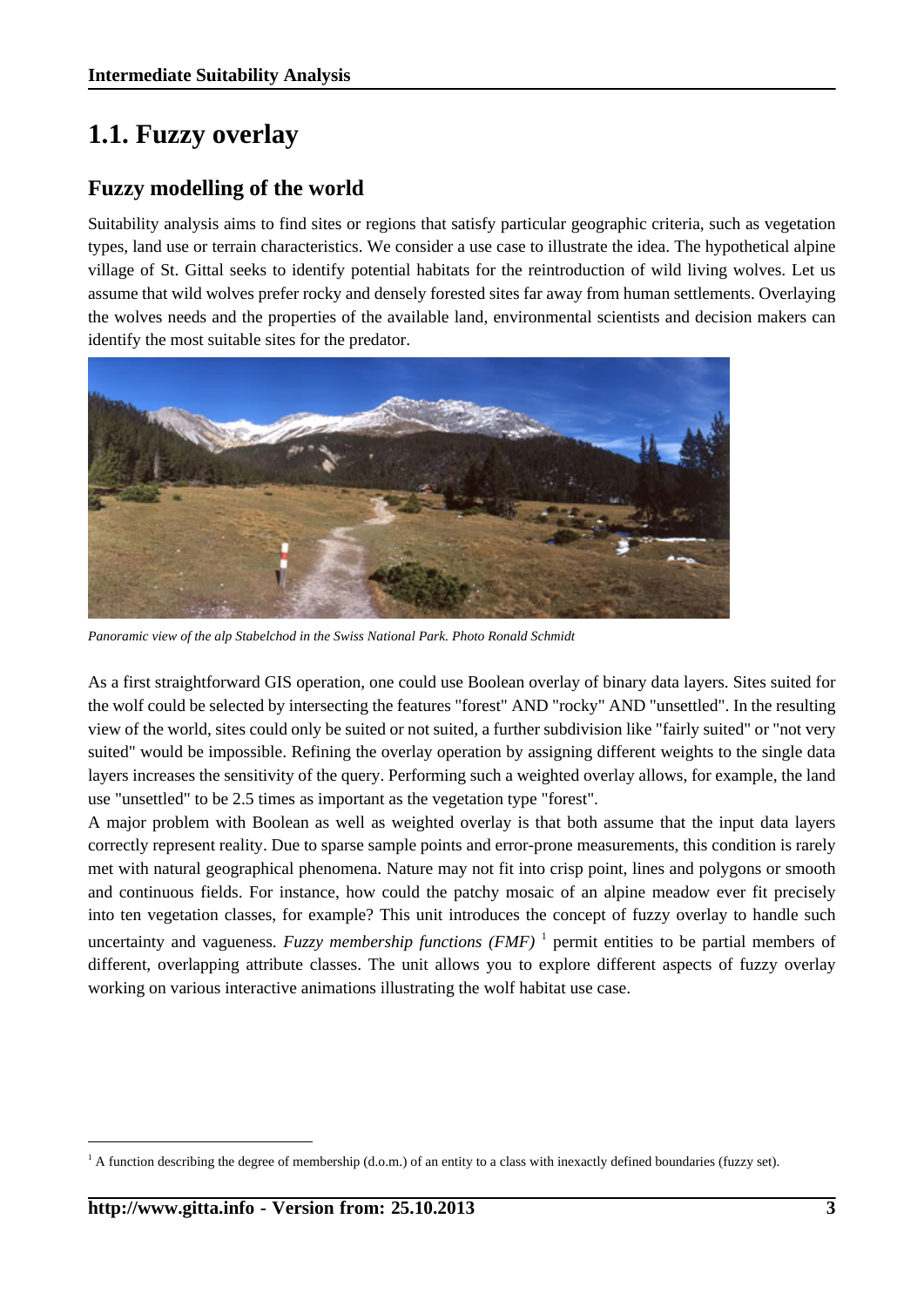### **Learning Objectives**

- You know the difference between Boolean and fuzzy logic
- You know when to use the fuzzy set approach
- You can construct examples of fuzzy suitability analysis
- You can sketch different fuzzy membership functions on a sheet of paper to classify sample points
- You know how to carry out fuzzy overlay in the raster model

### <span id="page-5-0"></span>**1.1.1. Fuzzy terms in everyday speech**

In most basic GIS courses we learn to divide the world into either crisp entities or continuous fields. Queries on the basic spatial entities normally base on the traditional binary logic of "true" or "false", "yes" or "no", 1 or 0, respectively. Let's look at the terrain characteristic "slope" as one suitability criterion in the wolf habitat analysis. Dividing "slope" into two classes "flat" ( $s \lt 25^\circ$ ) and "steep" ( $s \gt 25^\circ$ ), every single site in space could only be "flat" or "steep". But what about a site  $A'$  with a slope of 25.1°? Is it really appropriate to assigning that site to "steep", knowing that the slope measurement had only a limited accuracy?

Many geographic categorizations apply in such cases modifiers often used in everyday speech. Though, one could introduce an intermediate category such as "moderately" steep"  $(20^{\circ} < s < 30^{\circ})$ . This would solve the problem for clearly intermediate sites but introduce a new problem cases at the borders of this new interval, e.g. having another site B with 29.2°.

Using Boolean or weighted overlay a location can only fulfil either a query or not fulfil a query. There is no in between, that is a location cannot be both part of the subset "steep" and not part of the subset "steep". A new concept is needed to represent our uncertainty in modelling the environment. Such a new logic should extend our limited binary logic of only "true" and "false" allowing vagueness and uncertainty. This is where the idea of fuzziness enters the overlay story.

**Only pictures can be viewed in this version! For Flash, animations, movies etc. see online version. Only screenshots of animations will be displayed. [\[link\]](http://www.gitta.info/Suitabilityi/en/multimedia/slopes.swf)**

## <span id="page-5-1"></span>**1.1.2. Idea of Fuzzyness**

Fuzzy logic is based on the concept of partial truth. Whereas, classical logic holds that everything can be expressed in binary terms, fuzzy logic replaces Boolean truth values with degrees of truth, very similar in nature to probabilities (except that they need not sum to one). "*Fuzziness is a type of imprecision characterising classes that for various reasons cannot have or do not have sharply defined boundaries. These inexactly defined classes are called fuzzy sets <sup>2</sup>* " [\(Burrough et al.](#page-21-1) 1998) . Thus, handling "slope" in our use case would require discriminating three fuzzy sets: "easy-angled, "medium" and "steep". For every site in space we could then calculate a certainty of a location being a member of "easy-angled, "medium" and "steep". The certainty of an entity belonging to a fuzzy set is derived from a *fuzzy membership function (FMF)*. The degree of membership (d.o.m.) takes values from 1 to 0, with 1 representing complete certainty of membership and 0 representing non-membership. Let us use the fuzzy set "medium" to illustrate the idea of MF.

*<sup>2</sup> Inexactly defined classes, i.e. classes that cannot or do not have sharply defined boundaries.*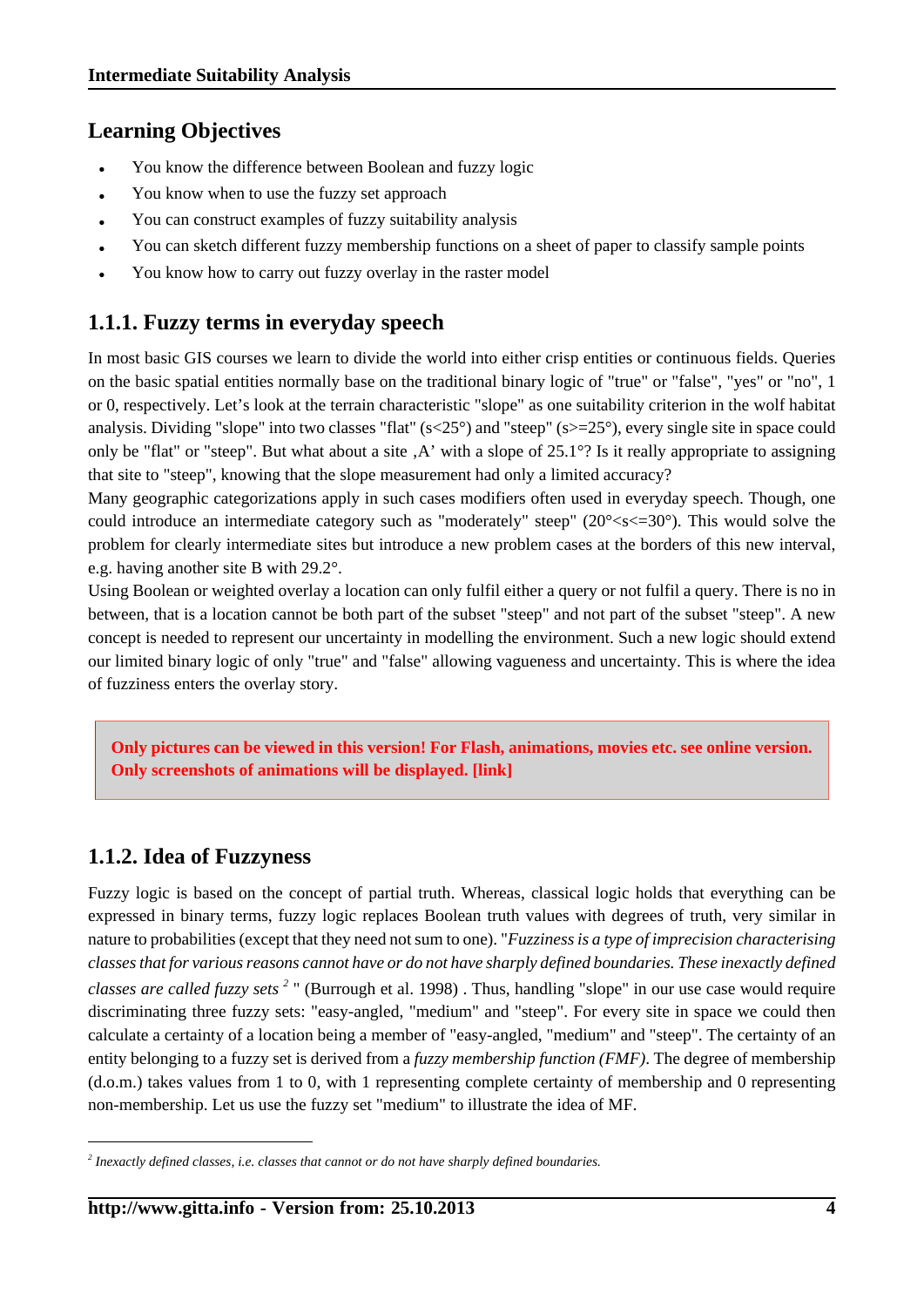

*Fuzzy Membership Function*

The map panel (right) shows first the digital elevation model (DEM) of the use case space in a raster format. Clicking on the button "Boolean" in the control panel (bottom left) you can visualize first the Boolean set for medium slope. The map panel now shows a map with a clear-cut black region containing the sites (pixels) belonging to the set "medium slope". In this Boolean case, the boundaries of the classes are sharp, so called crisp, allowing no doubt about the membership of an entity. The d.o.m. of a site may only be 1 for belonging to "medium slope" or 0 for not belonging to "medium slope". This is represented in the MF panel (top left).

- Sites with an elevation between  $20^{\circ}$  and  $30^{\circ}$  take a d.o.m. of 1, thus are with complete certainty members of the class "medium slope".
- Sites with an elevation below  $20^{\circ}$  and above  $30^{\circ}$  take a d.o.m. of 0, thus are not members of the class "medium slope".

All possible d.o.m. plotted against all elevation values build the membership function. In the Boolean case, the MF has a rectangular shape with vertical transitions from 0 to 1. Clicking around in the map panel highlights the elevation values and their associated d.o.m.

The most obvious change using the fuzzy set (click "Fuzzy" button) is the dissolving of the crisp region in the map panel. This fuzzification is best plotted in the transition of the rectangular MF into a trapezoidal shaped function in the MF panel. Read the FMF as follows:

- Only sites with an elevation between 24° and 26° are assigned to medium slope with a d.o.m. of 1.
- The d.o.m. increases linearly from 0 to 1 between 16° and 24°, and decreases linearly from 1 to 0 between 26° and 34° respectively.
- Sites with elevation values below  $16^{\circ}$  and above  $34^{\circ}$  get a d.o.m. of 0.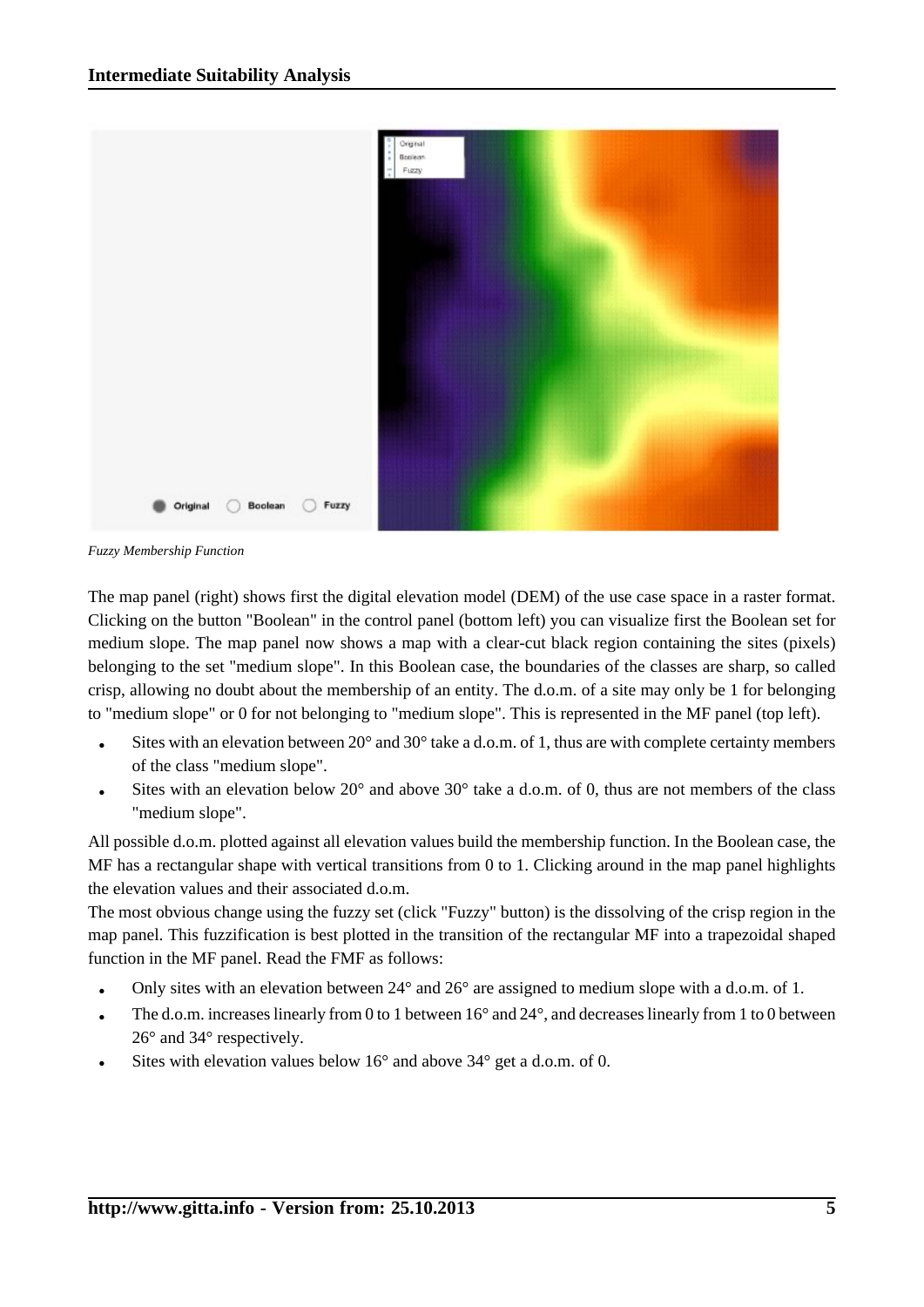Again, you may click any pixel in the map panel to derive its d.o.m. to "medium slope" from the position of the vertical bar in the MF panel. The FMF can have different shapes. Triangular, trapezoidal and bell-shaped functions are often seen. In this unit, we will not discuss when to choose which shape. You can find a discussion on this in ([1998\)](#page-21-1).

The d.o.m. is often classified in discrete intervals called alpha-cuts. An alpha-cut is the subset of all entities whose d.o.m. is greater than some threshold alpha, whereas 0<alpha<1. For example the 0.8 alpha-cut denotes all entities whose d.o.m. lies above 0.8. From the table you can see that all these entities lie in the interval between 22.4 and 27.6. If you click on a raster cell in the map panel, the corresponding alpha-cut is highlighted in the table.

#### **Can you define the slope values of cells with d.o.m. greater than 0.6 for the Boolean and the fuzzy MF given in the animation above?**

- Boolean MF: slope between 20° and 30°.
- Fuzzy MF: slope between 20.8° and 29.2°.

### <span id="page-7-0"></span>**1.1.3. When use fuzzy ideas?**

Every GIS-based suitability analysis uses a conceptual data model, a human conceptualization of reality. This abstraction of the real world incorporates only those properties thought to be relevant to the analysis. Whenever this conceptual data model features ambiguity, vagueness and uncertainty, you may want to use fuzzy concepts. There are several ambiguous and uncertain aspects when modelling the wolf habitat. For example, the crisp sketching of a tree line somewhere in the gradual transition from meadow to forest is highly uncertain. Or the regular and apparently smooth DEM surface is probably interpolated from relatively sparse sample points. Thus, modelling slope with three crisp sets hardly represents reality. For this reason we use fuzzy concepts of the different slope classes.

#### **Attribute fuzzification vs. space fuzzification**

The above use of FMF performs a fuzzification of the attributes of uncertain geographic information. The fuzziness reflects the uncertainty of an entity belonging or not belonging to an attribute class (here called set). In contrast, one could also fuzzify the spatial aspect of geographic information by dissolving e.g. the crisp boundaries of a map of categorical data. In this case, the fuzziness reflects the uncertainty of the exact location of, the borderline of a polygon, assigning central sites in the polygon a high d.o.m. and marginal sites a low d.o.m. Here the fuzzified polygon boundary gets the character of a transition zone from 0 (not member) to 1 (member).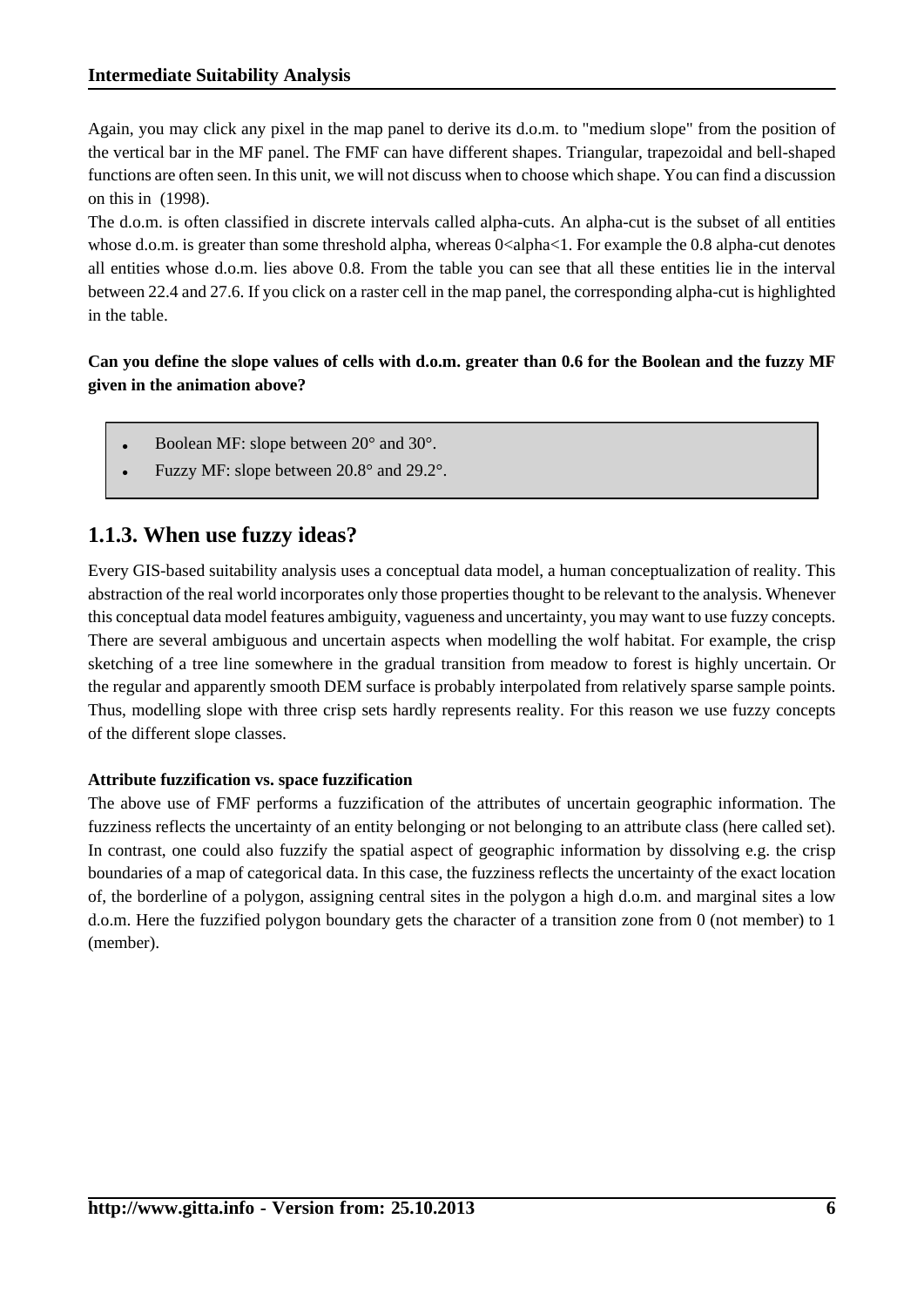

*Fuzzification in the attribute space*

Just as with Boolean sets, fuzzy sets can be combined using logical operators. In this unit we focus on fuzzy union and intersect, corresponding to Boolean OR and AND. In contrast to Boolean logic, the fuzzy membership functions permit entities to be partial members of different, overlapping sets. Thus, for site S1 with a measured slope of 26.84° we could at the same time indicate two different d.o.m. to the set "medium slope" (d.o.m.  $= 0.895$ ) and "high slope" (d.o.m.  $= 0.105$ ). This seems to be rather strange at first glance, so let's take a closer look at that with the above animation!

The MF panel shows the FMF of the two adjacent classes "medium slope" and "high slope". Switching in the control panel (bottom left) from the "Original" to "medium slope" or "high slope" respectively, you may visualize the two fuzzy subsets of the variable "slope" in the map panel. Selecting any site by clicking in the map panel highlights its position in the FMF with a vertical bar and plots its attributes (slope, d.o.m. medium slope, d.o.m. high slope). But what happens if you select a site in the transition zone between medium and high slope, where the FMF overlaps?

Let's look again at site S1 with a slope of 26.84°. Click it in the animation! From the FMF we get 0.895 for medium slope and 0.105 for high slope. The combinations of union and intersect use a rather intuitive approach.

#### **Union: maximise**

If we want to know to which possibility a site is a member of either medium or high slope, we take the maximum of the two values:

d.o.m  $(A \t{OR} B) = max \{d.o.m. A, d.o.m. B\}$  (1)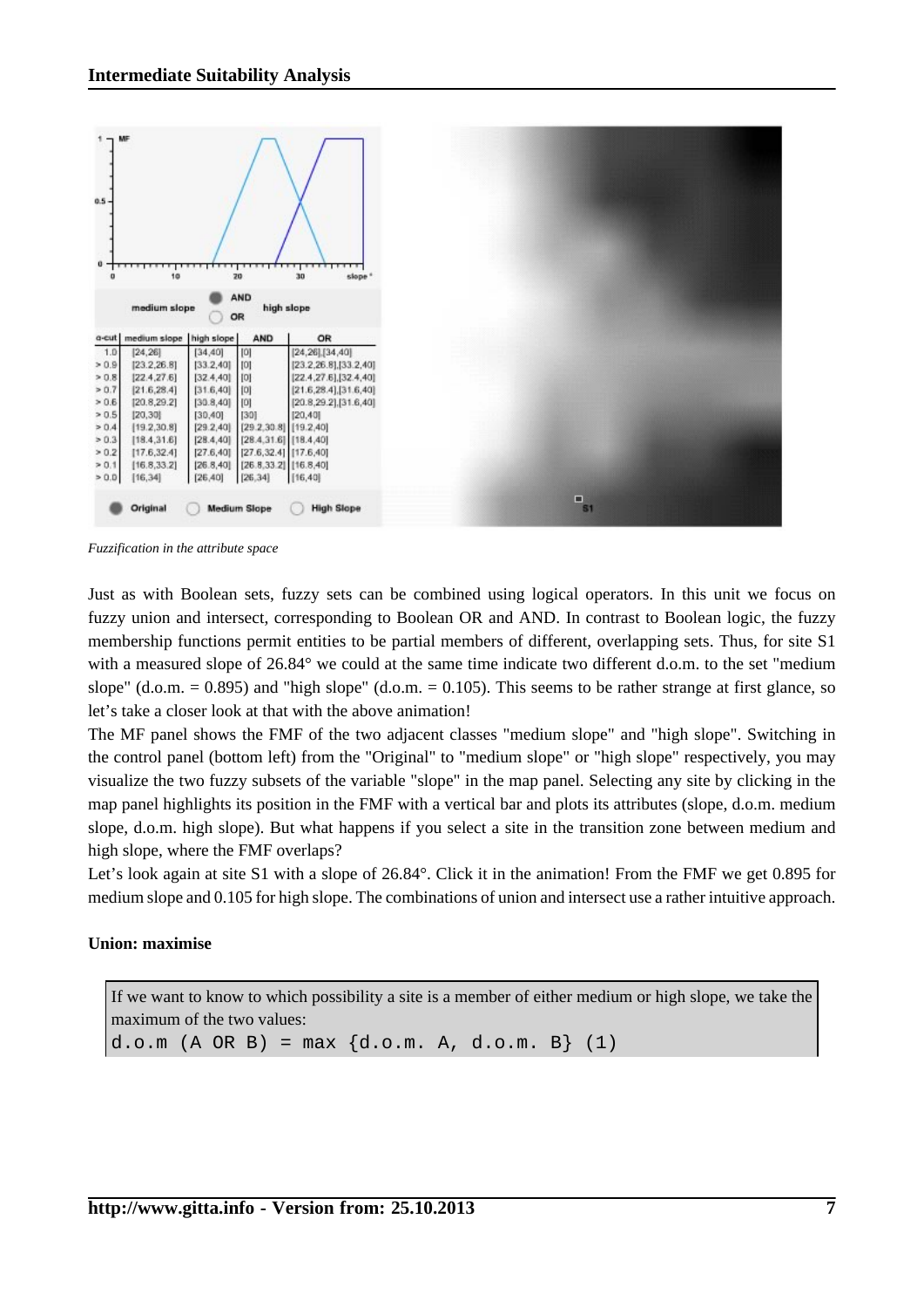With A representing the fuzzy set "medium slope" and B representing the fuzzy set "high slope". The use of maximise for union becomes obvious looking at the vertical bar. At position 26.84 the two single FMF overlap. If site S1 must only be a member of one of the two sets to fulfil the logical query, it is best represented choosing the higher possibility of membership. Which is in this case the 0.895 of medium slope. Note that the corresponding a-cut is selected in table panel.

#### **Intersect: minimise**

In contrast, if we are interested in the possibility site S1 is a member of medium and high slope, we take the minimum of the two values:

d.o.m  $(A \text{ AND } B) = \min \{d.o.m. A, d.o.m. B\}$  (2)

In this case, site S1 must be at the same time a member of both fuzzy sets which is only fulfilled for the minimum value taken at the position of the vertical bar.

Clicking around in the above animation you can now see that an individual entity in the transition zone can be a partial member of two sets of the same variable (slope).

## <span id="page-9-0"></span>**1.1.4. Fuzzy overlay**

Since our initial scope in this use case was to identify potential habitat regions for the reintroduction of the wolf, we must now ask how to overlay different fuzzified variables. How can we identify suitable regions that have a "medium slope" and are "densely forested"? Now the problem gets tricky and the GIScience literature gives different approaches to this question. The subsequent work with the animation below will clarify some ideas for fuzzy overlay.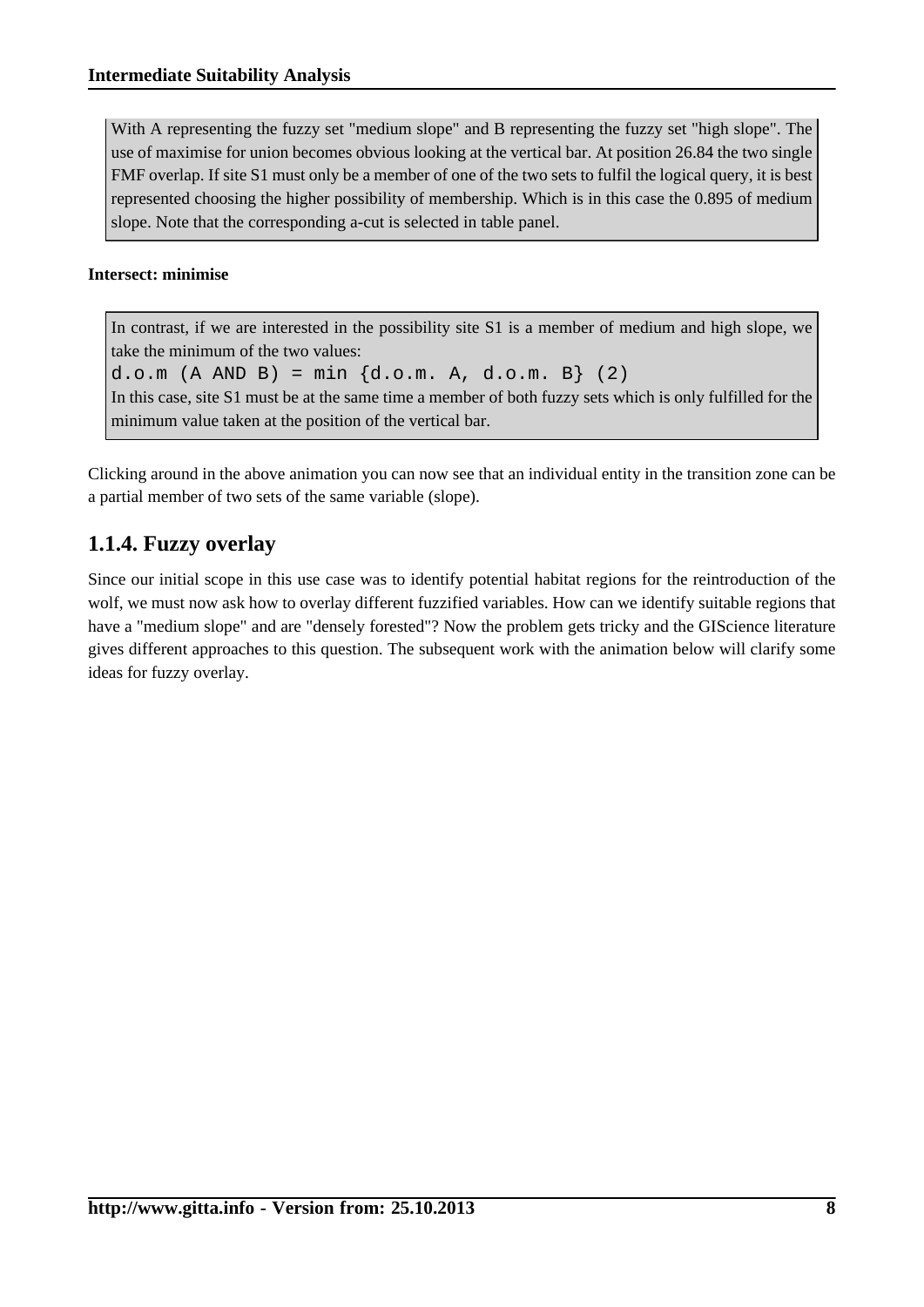

*Fuzzy overlay*

Please be very clear about the basic differences to the combinations described above. Whereas we compared above small apples with big apples, we now compare their size with their colour. Above we combined classes of the same variable of a site, we now have to combine different variables in order to perform our suitability analysis.

#### **Brute force: minimise**

The simple brute force approach again uses the "minimise operator" for this intersection task (AND): d.o.m  $(A \text{ AND } B) = \min \{d.o.m. A, d.o.m. B\}$  (3) With A representing the fuzzy set "medium slope" and B representing the fuzzy set "densely forested". Click for instance on site S2 in the animation. The arising problem is that one of the participating d.o.m. values dominates by assigning its value to the whole decision criterion.

In the literature, there are several other approaches for the logical combination of fuzzy sets of different variables. These approaches are in most cases complex and their results are difficult to interpret. However they provide better results than brute force minimising. In this unit, we focus only on the illustration of one idea, the use of an "energy measure".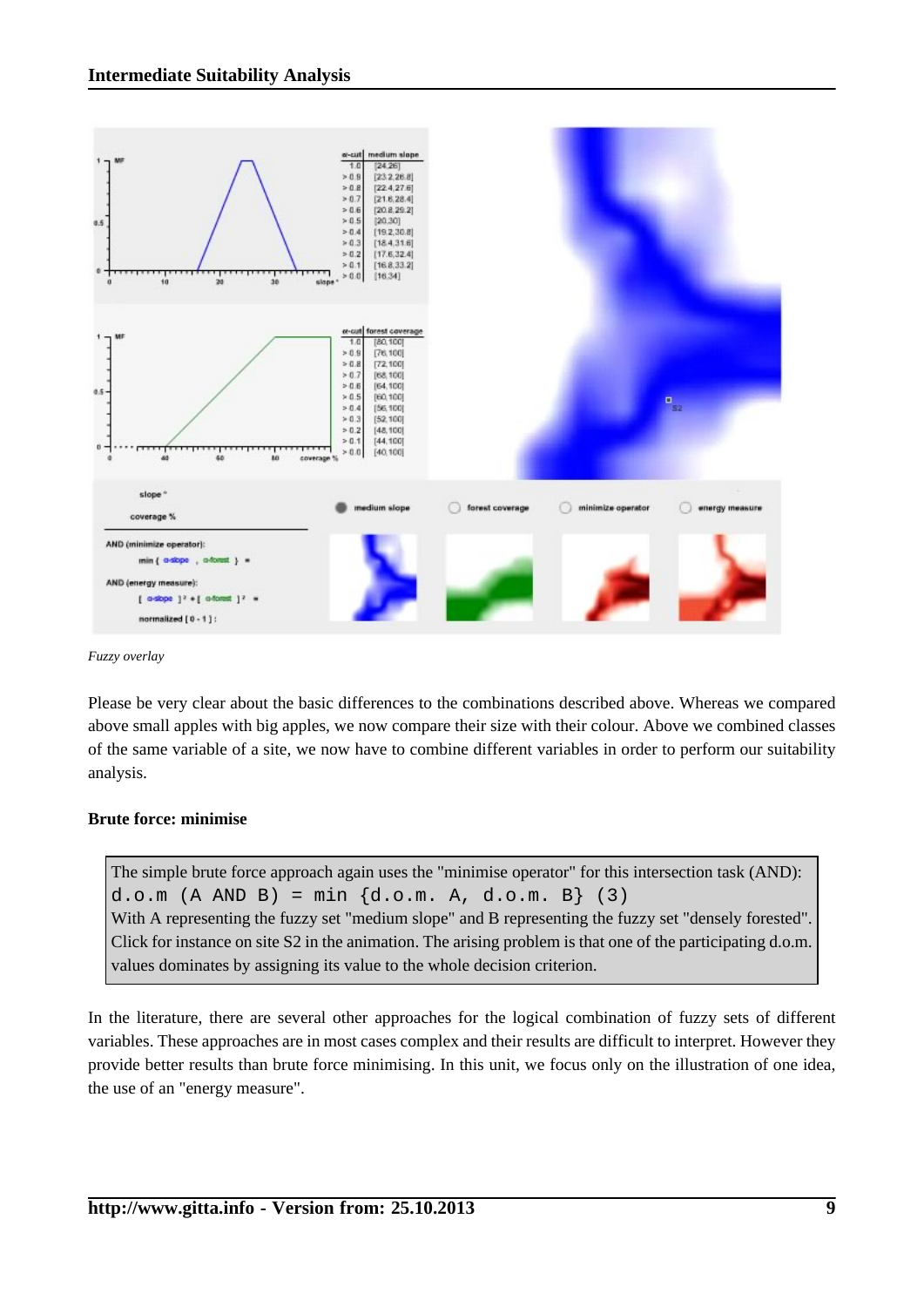#### **Energy measure: add the squares**

This measure combines the d.o.m. for both sub-layers by adding their squares [\(Gupta et al.](#page-21-2) 1988). d.o.m (A AND B) =  $[d.o.m. A]^{2} + [d.o.m. B]^{2}$  (4) With A representing the fuzzy set "medium slope" and B representing the fuzzy set "densely forested". Note that the energy measure should be normalized in the fuzzy domain [0,1]. This measure accounts for both variables. Using the squares favours the variable with the greater possibility of fitting the criteria posed by the decision makers. Check again S2, now using the energy measure.

## <span id="page-11-0"></span>**1.1.5. Critical Review**

The main contribution of the use of fuzzy sets in Geographic Information Science is the development of a set of ideas to deal with uncertain and vague geographic information. Environmental scientists have emphasized again and again the need for tools able to cope with the uncertain information often encountered in their field. The use of fuzzy sets improves the information content of environmental data because it provides information about (un)certainty instead of simply assuming perfect data.

Problems arise choosing the FMF. Even if sophisticated methods help the user to choose the FMF and their parameters, this choice significantly influences the results of fuzzy analyses. Different class boundaries and transition widths may produce different results. Another drawback is related to the limits of the cartographic power of GIS. Using fuzzy sets for attributes and/or spatial boundaries for several features produces a confusing variety of data layers hard to visualize in a comprehensible way and that is difficult to interpret for nonspecialists.

## <span id="page-11-1"></span>**1.1.6. Where is the tree line?**

Investigate the orthophoto of the alpine meadow Stabelchod in the Swiss National Park in the Engadine. Your task is to sketch the tree line delimiting the meadow and the woods. Compare and discuss your results in the class.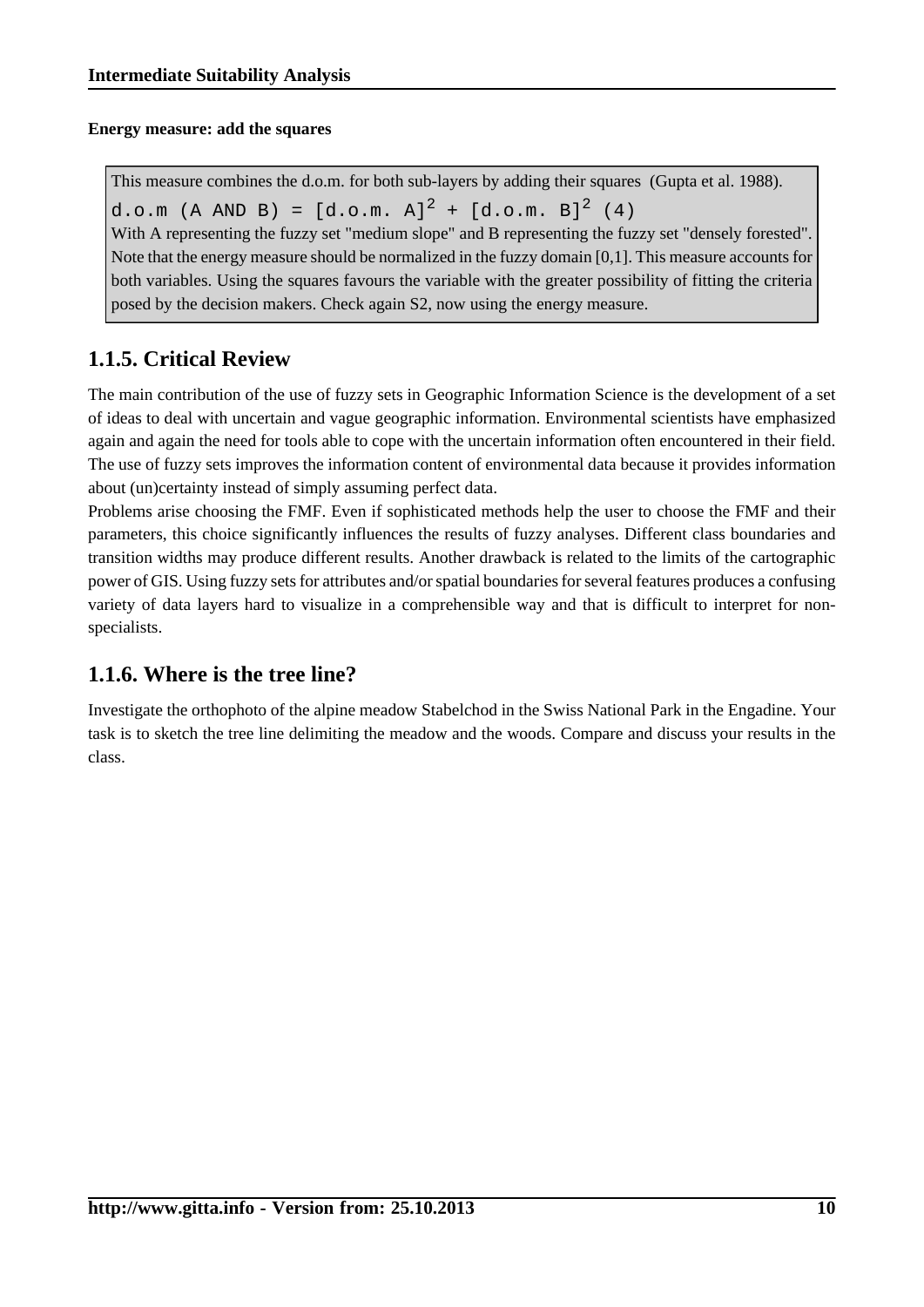

*Aerial photo of the alpine meadow Stabelchod in the Swiss National Park. Where is the treeline?* [\(Swiss National Park](#page-21-3) 2000)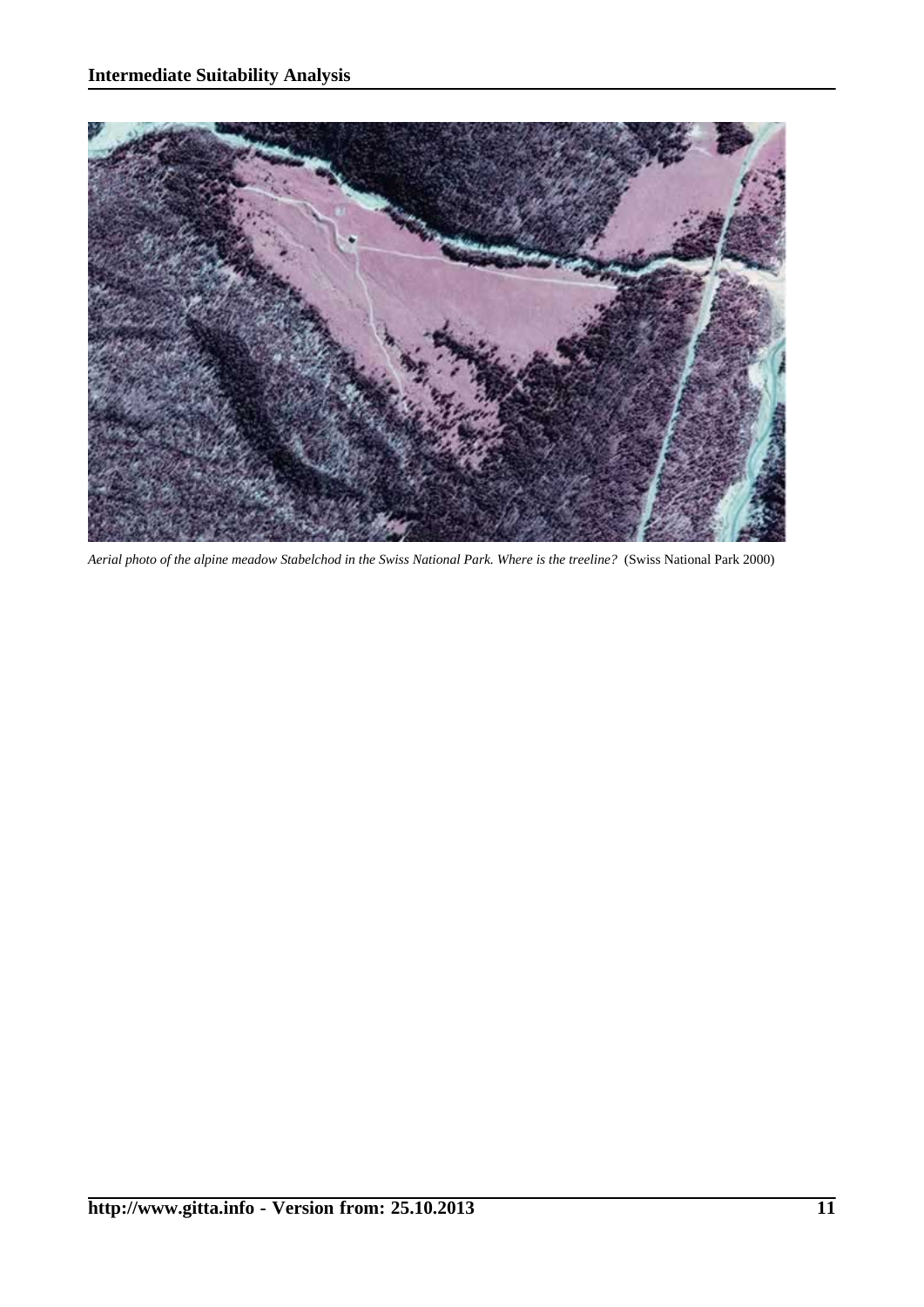## <span id="page-13-0"></span>**1.2. Multi-objective analysis**

## **Suitability analysis of differing complexity**

Geographic Information Systems (GIS) are ideal tools to monitor and manage natural resources. Thus, GIS is often used to support politicians and other decision makers in spatial planning issues. Such a spatial planning issue could be the estimation of the suitability of different sites for specific uses or the allocation of land to different uses. GIS has here the function of a decision support system (DSS), or more precisely a spatial decision support system (SDSS). This unit is built around a simple use case to illustrate the idea of suitability analysis and spatial decision support: A hypothetical alpine village, we will call it St. Gittal, seeks to identify potential habitats for the reintroduction of wild wolves.

The use of GIS for suitability analysis and decision support can have different levels of complexity. For many simple questions, it might be enough to combine spatial layers using Boolean overlay functions. Regions could be considered suitable if they are "forested" AND "unsettled". If some criteria would be more important than others, more complex weighted overlay functions may be used. "Unsettled" could thus be considered twice as important than "forested" and be assigned a weight of 2 in the suitability measure. Whenever uncertainty, ambiguity, and vagueness blur the trust in the input data, one might want to further raise the level of complexity introducing fuzzy concepts. In order to model uncertainty, the crisp class "forested" could be replaced by the fuzzy set "densely forested", i.e. a class without sharp boundaries assigning all sites a degree of membership to the set "densely forested".

Some suitability analysis tasks simply require the identification of land that meets some criteria, e.g. "identify sites suited for the reintroduction of the wolf". Such processes are called single objective, *multi-criteria* evaluations (MCE)<sup>3</sup>. Sometimes in contrast, the problem is to divide up regions of land according to their suitability for different objectives. This would be the case, if for example, wildlife conservationists and shepherds both required some land for their obviously differing needs. In this unit we focus on this last process, termed *multi-objective evaluation (MOE)* <sup>4</sup> . Since MOE integrates various procedures of minor complexity, it is rather complex. To make life easier, we use an intuitive, graphical and thus comprehensible approach to illustrate the basic ideas about MOE, the so called MOLA approach (Multi-Objective Land Allocation).

## **Learning Objectives**

- You can describe the basic concept of multi-objective evaluation (MOE)
- You can explain the difference and the links between multi-criteria evaluation (MCE) and multiobjective evaluation (MOE)
- You can sketch a MOLA decision diagram for two conflicting objectives
- You can explain how heuristics can be used in a Spatial Decision Support System

## <span id="page-13-1"></span>**1.2.1. Conflicting and non-conflicting objectives**

The objectives to be satisfied for a decision may be complementary or conflicting in nature. On the one hand we might want to allocate land for both wildlife conservation and recreation use. This is an obvious case of non-conflicting objectives, we would select areas that satisfy both objectives to the maximum degree possible. On the other hand, in some cases the land could only be assigned to one use, but not to both. In our use case,

<sup>&</sup>lt;sup>3</sup> Suitability analysis that satisfies several criteria with respect to a single objective.

<sup>&</sup>lt;sup>4</sup> Suitability analysis that satisfies several, possibly conflicting objectives.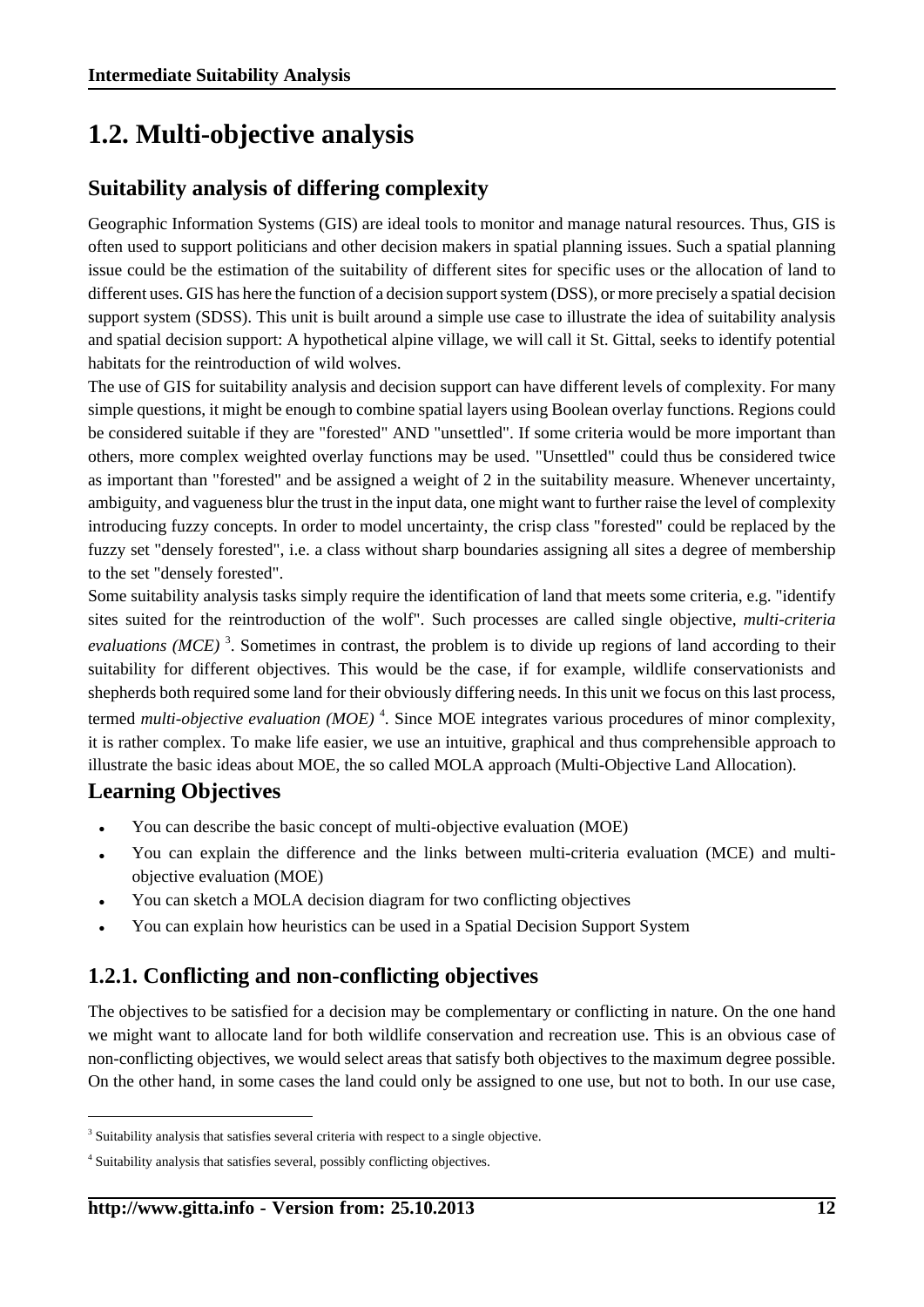such a situation would arise when conflicting objectives were introduced by a strong shepherds' lobby. Even if peaceful ways of coexistence between shepherds and wolves are possible, let us assume that we have here conflicting objectives, competing for the available land. The rest of this unit illustrates one possible approach to solving such a problem.

#### **Other typical examples of conflicting objectives would be:**

- Areas suited for industrial development vs. wildlife preservation,
- Industrial development vs. agriculture.

### <span id="page-14-0"></span>**1.2.2. Decision heuristics**

Let the available land of St. Gittal be 64  $km^2$ , represented in a raster model with 1  $km^2$  resolution. The task shall now be to select 16 km<sup>2</sup> of sheep pasture and 20 km<sup>2</sup> of suitable wolf habitat. Since sheep and wolves share common needs they compete for at least some regions. Thus, it is very likely that the sets of raster cells, in which the sum of suitabilities is maximized for the single use, overlap considerably.

But how can the best of the many possible combinations of dividing up the conflicting cells be selected? There are computationally expensive, mathematical means of comparing alternatives. Such choice functions often involve some form of optimization, i.e. they require that each alternative be evaluated in turn. This is not practical for many realistic applications using large raster data sets. However, this problem can be avoided using approximation procedures called choice heuristics instead of choice functions. A *heuristic* <sup>5</sup> is a procedure designed to solve a problem that ignores whether the solution is theoretically correct, but which in general produces a good solution or solves a simpler problem that contains or intersects with the solution of the more complex problem. Heuristics specify a procedure to be followed rather than a function to be evaluated. A heuristic is rather a "rule of thumb", based on experience or experiments. The following animation shows such a heuristic procedure to allocate land in our use case.

#### <span id="page-14-1"></span>**1.2.3. MOLA**

**Only pictures can be viewed in this version! For Flash, animations, movies etc. see online version. Only screenshots of animations will be displayed. [\[link\]](http://www.gitta.info/Suitabilityi/en/multimedia/mola.swf)**

 $<sup>5</sup>$  Procedure designed to solve a problem that ignores whether the solution is provably correct, but which usually produces a good solution</sup> or solves a simpler problem that contains or intersects with the solution of the more complex problem. It is a "rule of thumb", based on experience or experiments rather than on a formal solution. The term comes from the same Greek root "euriskw" as "eureka" meaning "to find".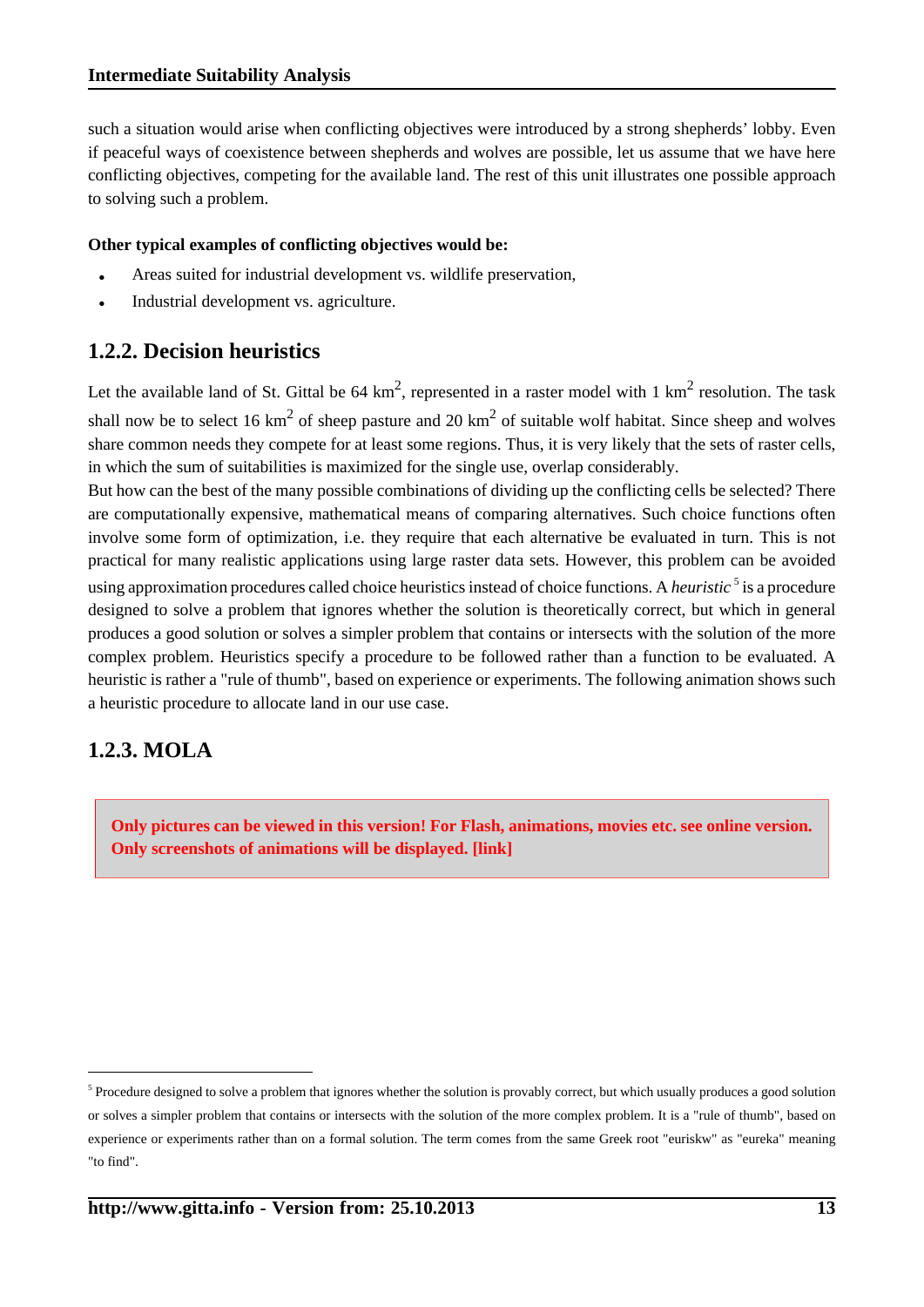#### **I. Map the cells in the decision space**

The Multi-Objective Land Allocation (MOLA) procedure was introduced by ([1993\)](#page-21-4). MOLA is a hierarchical extension of the multi-criteria evaluation process: A set of suitability maps, each derived as a single objective multi-criteria evaluation, serve as factors for a new evaluation in which the objectives are themselves weighted and combined. For reasons of simplicity we start with the normalized maps showing "suitability for sheep pasture" and "suitability for wolf habitat". Our task is now to balance the needs of the different objectives.

The map panel (left) shows the 64  $km^2$  available land of St. Gittal in a raster model, each cell representing 1 km<sup>2</sup>. Blue colour tones represent the suitability "wolf habitat", green tones indicate the suitability "sheep meadow". In the decision panel (right) the suitability for a purpose may be thought of as an axis of a twodimensional diagram, the decision space. Every raster cell in the map panel can be located within the decision space according to its suitability level according to each of the two objectives. You can verify this by clicking on the raster cells and checking their corresponding position in the decision space, and vice versa. Note that the location of a point in the decision space is solely dependent on the two suitabilities of its correspondent raster cell.

#### **II. First allocation**

Finding the best 20 km<sup>2</sup> of land for "wolf habitat" you simply move a perpendicular decision line down from the position of maximum suitability until enough cells are captured to fulfil the areal goal. Use the +/- arrows until the counter shows the required number of cells. Holding the shift key, increases the step size. Finding the

best 16  $\text{km}^2$  of land for "sheep pasture" you proceed in an equal way with a decision line perpendicular to the second axis. Doing so, you divided the decision space in four rectangular sub-areas holding pixels...

- not suitable at all.
- suitable for wolf, but not suited for sheep (blue cells, respectively blue points in decision space)
- suitable for sheep, but not suited for wolf (green cells, respectively green points in decision space), and
- suitable for wolf and suitable for sheep, i.e. conflicting cells (red cells, respectively red points in decision space).

#### **III. Iterative resolution of conflicts**

The red cells lying in the top right area are judged suitable for both purposes. To resolve these conflicts, a simple partitioning of the affected cells is used. For every cell we check for which use it is more suited, i.e. which suitability measure is higher and assign it to this land use. Click "solve conflicts" to show the red dividing line. Having divided the conflict cells between the two objectives, it is clear that both will be short on meeting their area goals, the counters decreased. As a result, the decision lines have to be lowered for both objectives to gain more territory. This process of resolving conflicts and lowering decision lines is repeated until the exact area targets are achieved.

#### **IV. Weighting the objectives**

Another useful feature of the MOLA approach is that unequal weighting of the two objectives is possible and very intuitive. If two objectives are equally weighted, the red dividing line has a gradient of 45°. For an unequal weighting we can simply change the gradient of the dividing line, such that the angle's tangent represents the ratio of the new unequal weights. Use the blue arrow to increase the weight of the purpose "wolf habitat", use the green arrow to increase the weight of the purpose "sheep" pasture. Again the shift key lets you increase the step size. Move the dividing line and note the change of the allocation in decision and real space.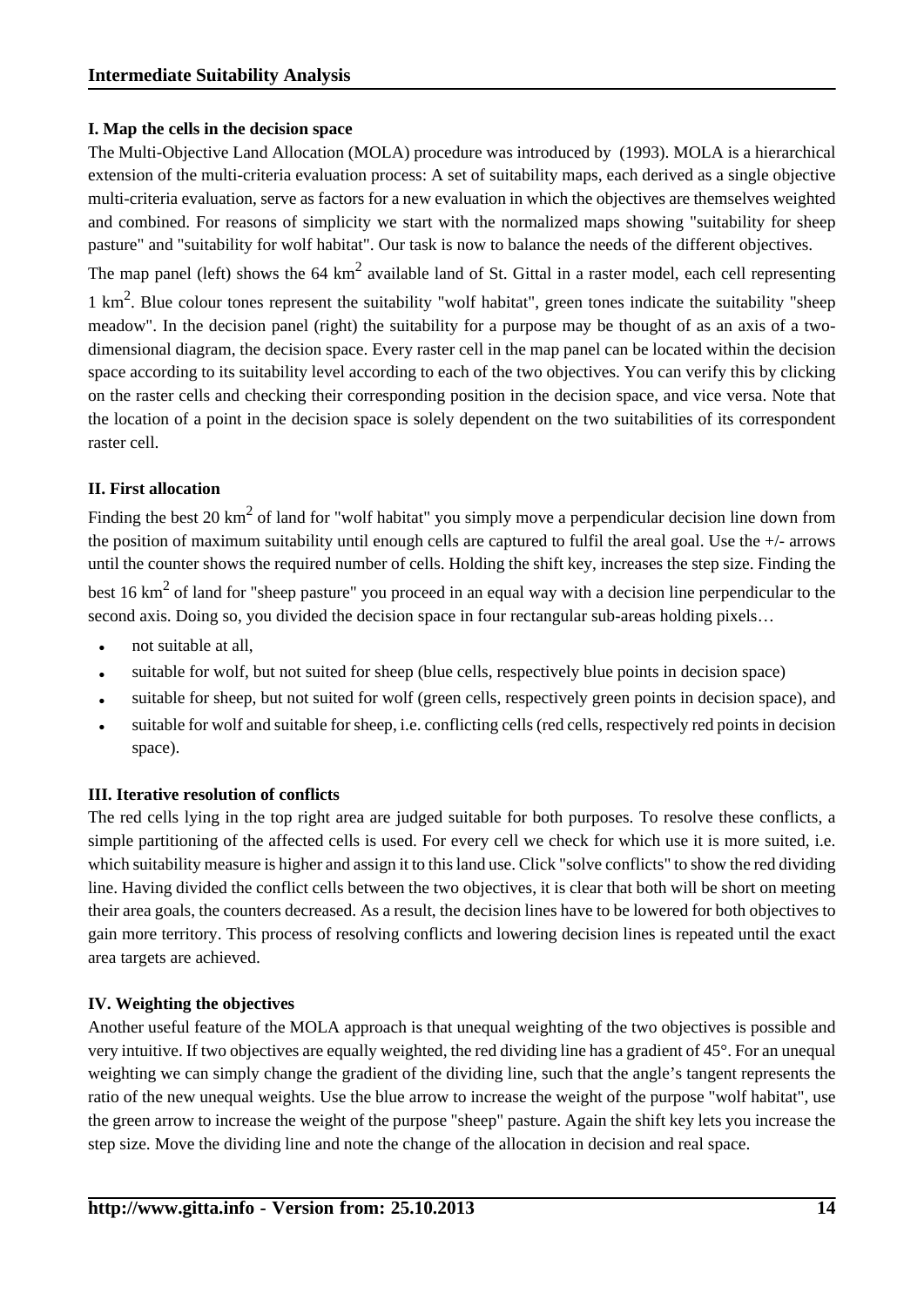#### **What makes this procedure a heuristic?**

We did not compute all possible allocation possibilities and choose an optimal one. Instead we formulated a first guess in the decision space and experimented with the decision lines until the areal goal was met. This approach used a set of simple rules to approach a sensible solution, but is not formally repeatable.

#### **IDRISI - MOLA implemented in a GIS**

The MOLA procedure is integrated in the IDRISI System. IDRISI is a combination of raster GIS and digital image processing modules in an integrated package. IDRISI features modules for display and map composition, data base query, image analysis, time series analysis, statistics, surface modelling and geostatistics, developer tools, as well as decision support. The decision support module provides various tools for multi-criteria as well as multi-objective evaluations. Below is some publicity material for IDRISI. You can find more information on the **[Clarkslab Website](http://www.clarklabs.org/)**.

### <span id="page-16-0"></span>**1.2.4. Critical review of the MOLA approach**

The MOLA procedure is easy to understand and thus very well suited for participatory decision making processes. Furthermore, it is fast and capable of processing large data sets. Although we examined only two conflicting objectives, the 2D decision space could be extended to a multi-dimensional space representing many conflicting objectives. However, with more than three objectives the approach loses its graphic simplicity and becomes harder to interpret.

The MOLA-approach is not the only way to allocate land use. Almost any optimization technique can be used. Another commonly used approach within the GIScience field is called linear programming. Linear programming is a method of finding an optimal solution to problems that require several factors to be balanced against each other. In our case these factors are conflicting land-use objectives. Thus, linear programming for land-use allocation is used to achieve optimal land-use, where defined objectives can be maximized and constraints are respected. It is called linear programming because the optimization is achieved by optimizing a set of linear functions representing the decision variables.

The further reading section of this unit gives you some starting points to explore the literature on linear programming with GIS.

#### <span id="page-16-1"></span>**1.2.5. Self Assessment**

Read the paper [\(1993](#page-21-4)) about the Kathmandu case study. First extract the objectives of the stakeholders, and then extract thereafter the criteria for the multi-criteria evaluation.

#### **Objectives of stakeholders:**

- Carpet industry: find additional land best suited for carpet industry, zone 1500 hectares of current agricultural land for industry use
- Agriculture: protect lands that are best suited for agriculture, preserve unpolluted land, prevent encroachment of agricultural land, protect 6000 hectares for agriculture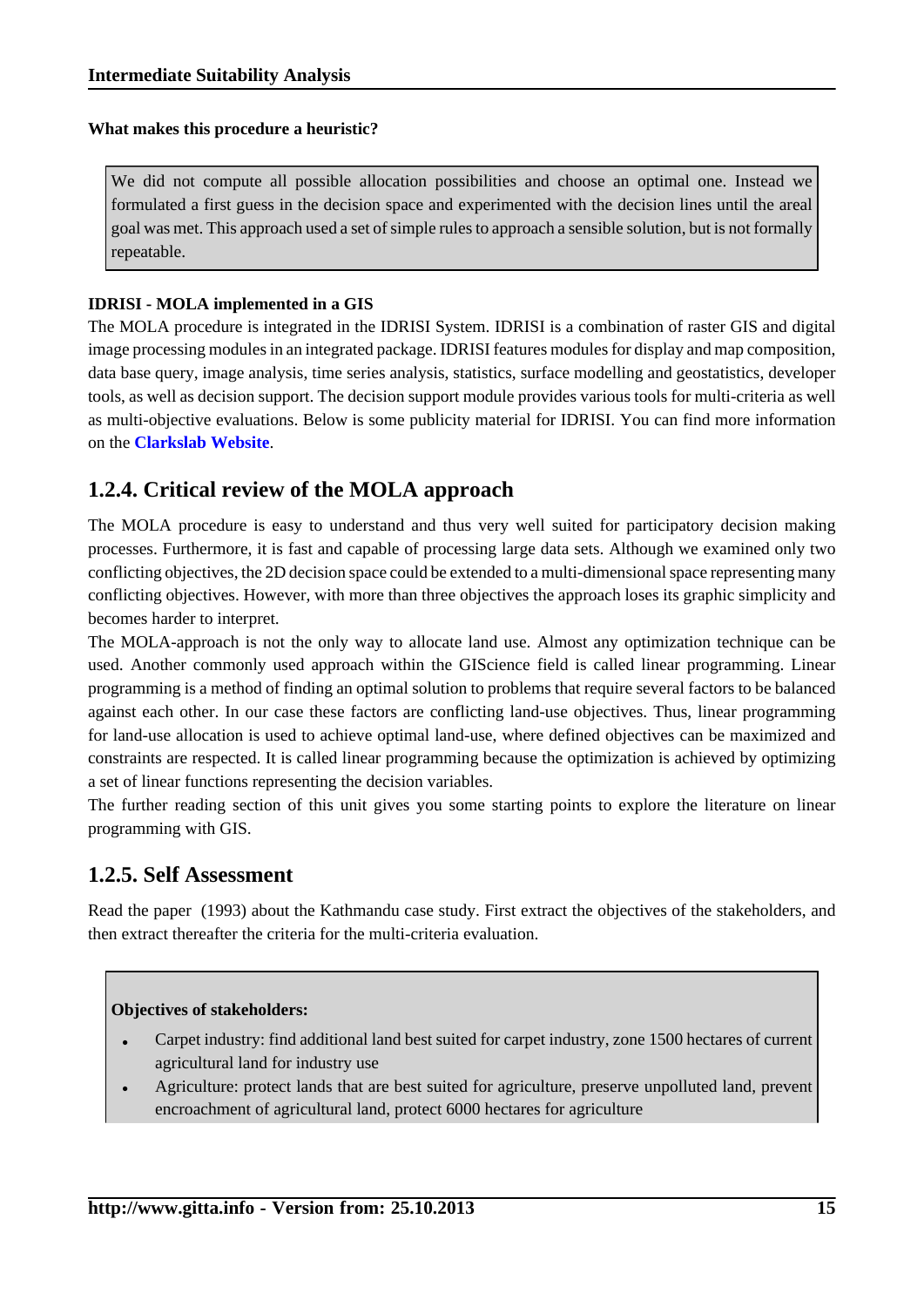#### **Criteria for multi-criteria evaluation:**

- 1. siting the carpet industry:
	- proximity to water
	- proximity to roads
	- proximity to power line
	- proximity to the market
	- easy-angled terrain
- 2. agriculture land protection
	- proximity to water
	- proximity to market
	- slope gradient
	- easy-angled terrain

#### <span id="page-17-0"></span>**1.2.6. Self Assessment**

Check the following statements:

**Only pictures can be viewed in this version! For Flash, animations, movies etc. see online version. Only screenshots of animations will be displayed. [\[link\]](http://www.gitta.info/Suitabilityi/en/multimedia/unit2_selfassessment.swf)**

### <span id="page-17-1"></span>**1.2.7. Recommended Reading**

- **Chuvieco, E.**, 1993. Integration of linear programming and GIS for land-use modeling. *International Journal Geographical Information Systems*, Vol. 7, No. 1, p. 71-83. This IJGIS article gives you a nice example of linear programming for a land-use planning scenario in Spain. It shows the integration of the basically aspatial method LP within a GIS.
- **Jones, C.B.**, 1997. *Geographical Information Systems and Computer Cartography*. Addison-Wesley Longman.

Section on linear programming, p. 218-221. Rating: These few pages in Jones" basic GIS textbook give you a first overview on the topic and help you to compare LP with other decision support approaches.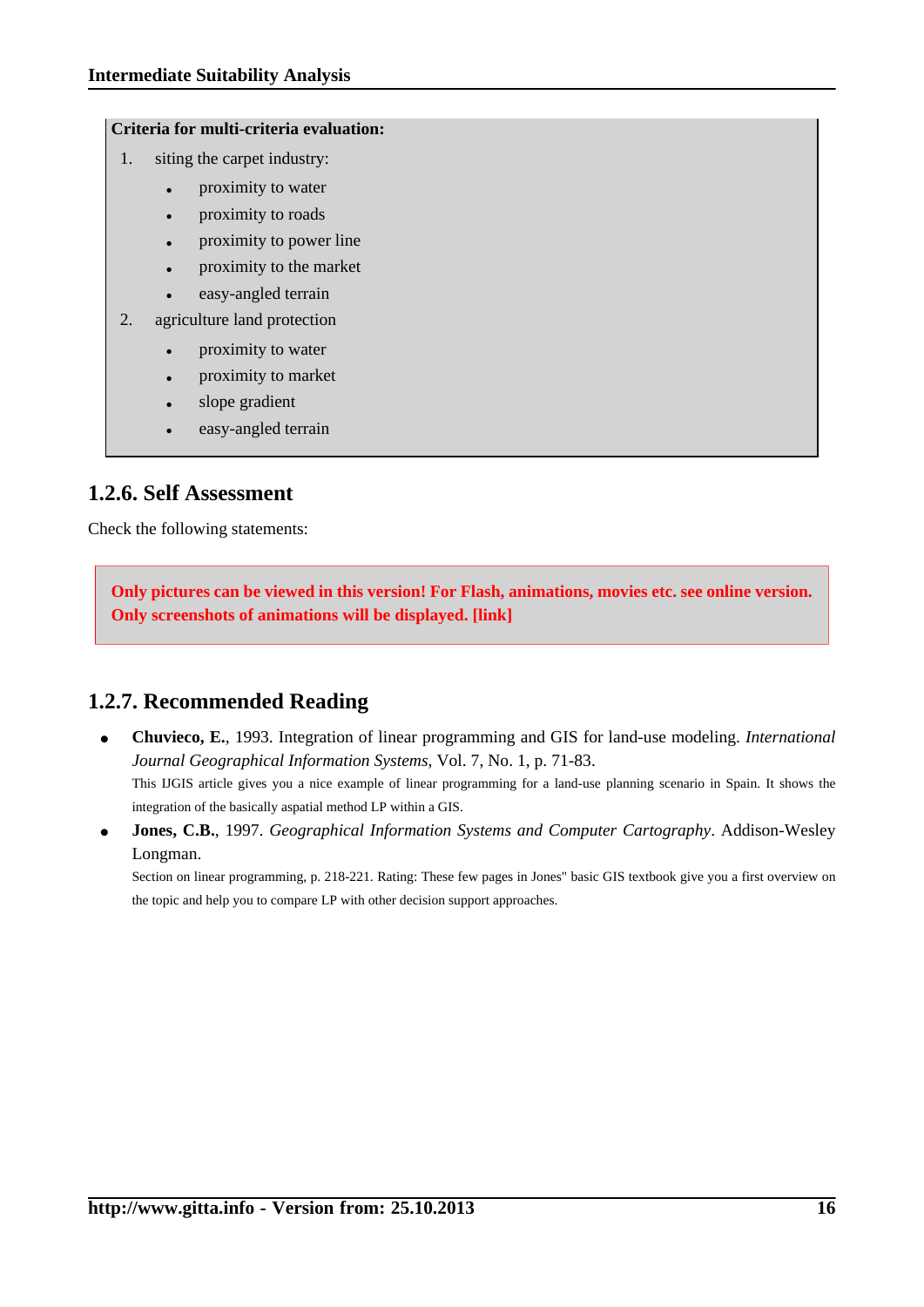## <span id="page-18-0"></span>**1.3. Summary**

This lesson revisits "spatial overlay" and "land use allocation" and discusses these two key concepts of spatial analysis in more depth. First, spatial overlay is extended by fuzzy logic, complementing Boolean overlay ("true" or "false") by concepts partial truth. Fuzzy overlay allows vagueness and uncertainty because nature often can't be modeled by crisp points, lines and polygons having crisp attribute classes. The fuzzy membership function (FMF) describes the degree of membership of an entity to a class that does not have sharply defined boundaries (fuzzy set). The degree of membership (d.o.m.) takes values from 1 to 0 with 1 representing complete certainty of membership and 0 representing non membership. For example, crisp slope classes (medium slope is between 20º and 30°) could be replaced by fuzzy slope classes, modeled by FMFs. This would allowing a site with, for example, 26.8° to have only a membership of 0.9 to the fuzzy class "medium slope", but also a small membership of 0.1 to "high slope". Fuzzy overlay then combines fuzzy spatial layers by use of logical combinations of fuzzy sets. The second unit in this lesson is about multi-objective analysis, where GIS adopts a decision support system (DSS) function. The problem at hand is to divide up land into use classes according to its suitability for different objects that may or may not be conflicting. Typical examples include areas suited for industrial development vs. wildlife preservation or industrial development vs. agriculture. Such problems require a multi-objective evaluation (MOE), most commonly performed through the Multi Objective Land Allocation (MOLA) approach. MOLA is a hierarchical extension of multi-criteria evaluation in which potentially conflicting objectives are weighted and thereafter combined: a set of suitability maps, each derived as a single objective, are themselves weighted and combined. A prominent feature of the MOLA approach is that unequal weighting of objectives is possible and very intuitive. Allocation conflicts are solved by allocating the respective cells to the classes they are most suited for (decision heuristic). MOLA is relatively easy to understand and hence well suited for a participatory decision making process.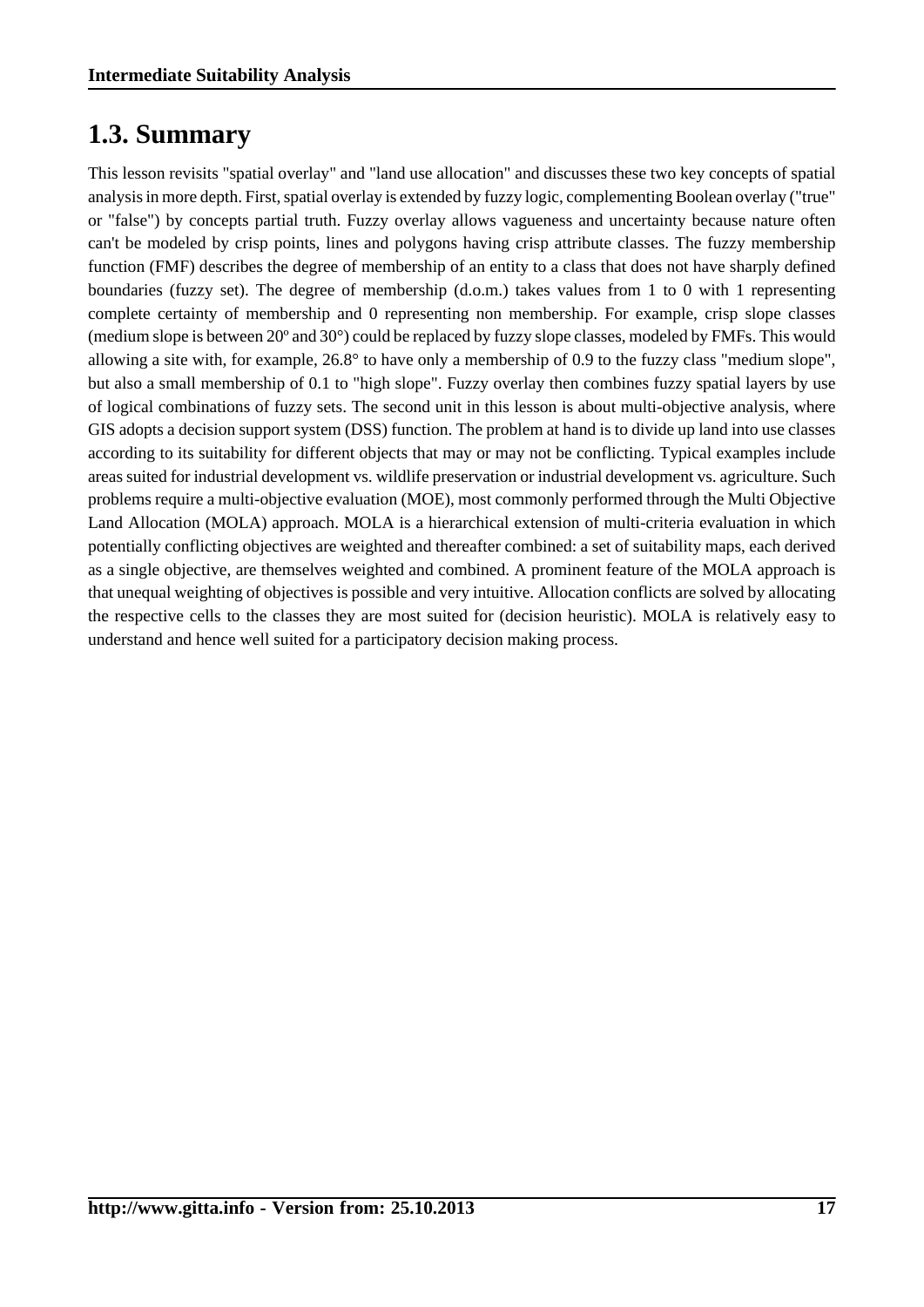## <span id="page-19-0"></span>**1.4. Recommended Reading**

- **Burrough, P. A., MacDonell, R. A.**, 1998. *Principles of Geographical Information Systems. Fuzzy sets and fuzzy geographical objects*. New York: Oxford University Press. [ p. 265–291 ]
- **Eastman, J.R., Jiang, H., Toledano, J.**, 1998. Multi-criteria and mulit-objective decision making for land allocation using GIS. *In:* **Beinat, E., Nijkamp, P.**, ed. *Multicriteria Analysis for Land-Use Management*. Dordrecht: Kluwer Academic Publishers, p. 227-251.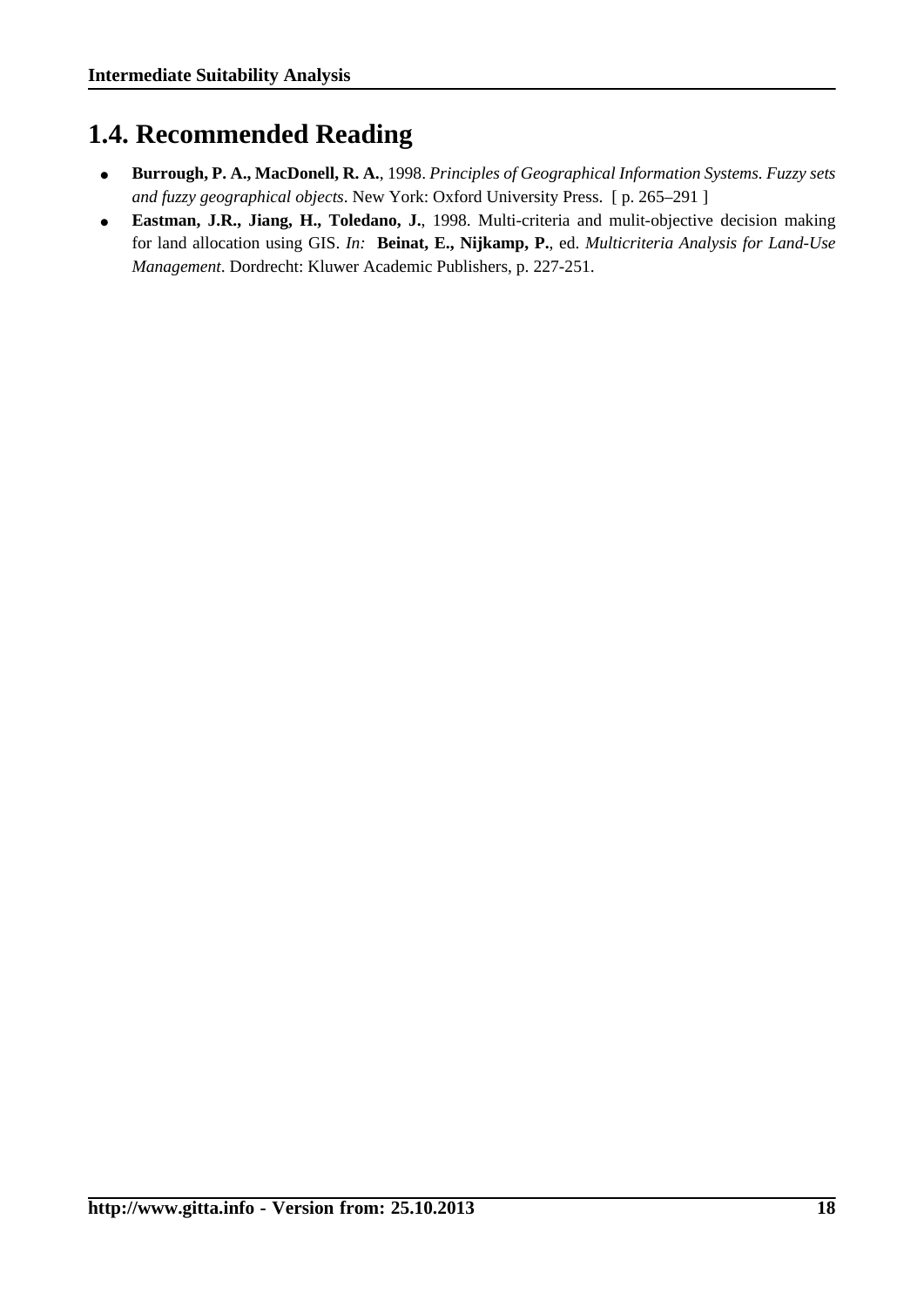## <span id="page-20-0"></span>**1.5. Glossary**

#### **Fuzziness:**

A type of imprecision characterising classes that for various reasons cannot have or do not have sharply defined boundaries. The term fuzzy may cause misconceptions. "Fuzzy" is said to have a negative connotation, usually suggesting something imprecise. However, fuzzy logic is not any less imprecise than other forms of logic, but rather is an organized and mathematical method of handling inherently uncertain information.

#### **Fuzzy membership function (FMF):**

A function describing the degree of membership (d.o.m.) of an entity to a class with inexactly defined boundaries (fuzzy set).

#### **Fuzzy overlay:**

Fuzzy overlay results from applying fuzzy logic to spatial overlay. Fuzzy overlay hence combines for a given location not certainty values (e.g., steep slope AND densely forested), but rather values indicating uncertain, i.e. fuzzy, memberships to slope and forestation classes (e.g., membership for steep slope is 0.8, membership for densely forested is 0.7).

#### **Fuzzy sets:**

Inexactly defined classes, i.e. classes that cannot or do not have sharply defined boundaries.

#### **Heuristic:**

Procedure designed to solve a problem that ignores whether the solution is provably correct, but which usually produces a good solution or solves a simpler problem that contains or intersects with the solution of the more complex problem. It is a "rule of thumb", based on experience or experiments rather than on a formal solution. The term comes from the same Greek root "euriskw" as "eureka" meaning "to find". [\(Wikipedia](#page-21-5))

#### **Multi-criteria evaluations (MCE):**

Suitability analysis that satisfies several criteria with respect to a single objective.

#### **Multi-objective evaluation (MOE):**

Suitability analysis that satisfies several, possibly conflicting objectives.